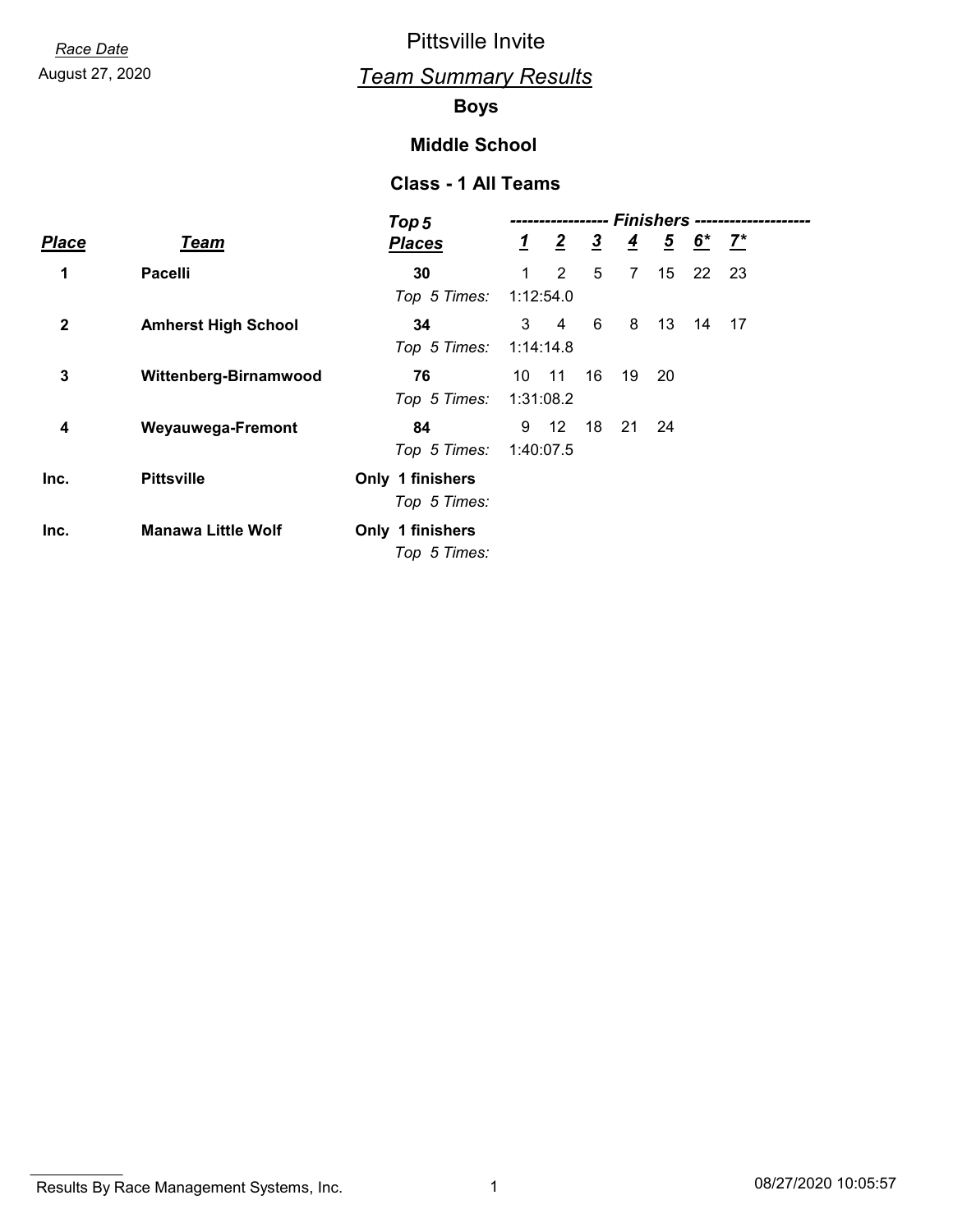# August 27, 2020

# *Race Date* Pittsville Invite *Overall Finish List*

#### **Boys**

#### **Middle School**

| Place            | <b>Score</b>     | <b>Bib No</b> | <b>Name</b>           | <b>Team</b>                | <b>School</b> | <b>Time</b> | Pace   |
|------------------|------------------|---------------|-----------------------|----------------------------|---------------|-------------|--------|
| 1                | 1                | 317           | Lucas Haemmerle       | Pacelli                    | Pa            | 13:12.2     | 3:18/K |
| 2                | $\boldsymbol{2}$ | 316           | Luke Eiden            | Pacelli                    | Pa            | 13:24.9     | 3:21/K |
| 3                | 3                | 266           | Ayden Kazda           | <b>Amherst High School</b> | Am            | 13:37.9     |        |
| 4                | 4                | 263           | Elijah Bohm           | Amherst High School        | Am            | 14:11.9     |        |
| 5                | 5                | 318           | Nathaniel Haemmerle   | Pacelli                    | Pa            | 14:25.6     | 3:36/K |
| 6                | 6                | 268           | Colton Vanderlaan     | Amherst High School        | Am            | 14:44.1     |        |
| 7                | 7                | 322           | Camden Schurk         | Pacelli                    | Pa            | 14:57.3     | 3:44/K |
| 8                | 8                | 262           | Marcus Barz           | Amherst High School        | Am            | 15:04.9     |        |
| $\boldsymbol{9}$ | 9                | 358           | Gage Zietlow          | Weyauwega-Fremont          | We            | 15:45.2     | 3:56/K |
| 10               | 10               | 379           | Jonas Bushman         | Wittenberg-Birnamwood      | Wit           | 16:14.1     | 4:04/K |
| 11               | 11               | 380           | <b>Carson Meronk</b>  | Wittenberg-Birnamwood      | Wit           | 16:18.6     | 4:05/K |
| 12               | (< 5)            | 303           | <b>Gus Emmert</b>     | Manawa Little Wolf         | Ma            | 16:23.6     | 4:06/K |
| 13               | 12               | 354           | Mason McIvor          | Weyauwega-Fremont          | We            | 16:32.5     | 4:08/K |
| 14               | 13               | 261           | <b>Isaac Andrich</b>  | Amherst High School        | Am            | 16:35.9     |        |
| 15               | 14               | 264           | Noah Flemming         | Amherst High School        | Am            | 16:44.8     |        |
| 16               | 15               | 323           | Ronan Wolfe           | Pacelli                    | Pa            | 16:53.8     | 4:13/K |
| 17               | 16               | 382           | Milo Salveson         | Wittenberg-Birnamwood      | Wit           | 17:34.0     | 4:24/K |
| 18               | 17               | 265           | Milo Graham           | Amherst High School        | Am            | 18:04.8     |        |
| 19               | 18               | 357           | Kole Schwirtz         | Weyauwega-Fremont          | We            | 18:11.9     | 4:33/K |
| 20               | (< 5)            | 335           | Peyton Leigh          | Pittsville                 | Pitt          | 18:50.5     | 6:05/M |
| 21               | (2 7)            | 269           | <b>Clayton Wilkes</b> | Amherst High School        | Am            | 18:53.4     |        |
| 22               | 19               | 381           | <b>Marty Nowinsky</b> | Wittenberg-Birnamwood      | Wit           | 19:33.2     | 4:53/K |
| 23               | 20               | 383           | Carter Waldvogel      | Wittenberg-Birnamwood      | Wit           | 21:28.2     | 5:22/K |
| 24               | (2 7)            | 270           | Antek Zoromski        | Amherst High School        | Am            | 21:33.9     |        |
| 25               | 21               | 356           | Evan Poltrock         | Weyauwega-Fremont          | We            | 22:54.8     | 5:44/K |
| 26               | 22               | 320           | Eli Hoeter            | Pacelli                    | Pa            | 23:37.1     | 5:54/K |
| 27               | 23               | 319           | <b>Grant Hinker</b>   | Pacelli                    | Pa            | 24:33.6     | 6:08/K |
| 28               | (2 7)            | 321           | Zack Jeidy            | Pacelli                    | Pa            | 25:23.8     | 6:21/K |
| 29               | 24               | 355           | <b>Riley Persells</b> | Weyauwega-Fremont          | We            | 26:43.0     | 6:41/K |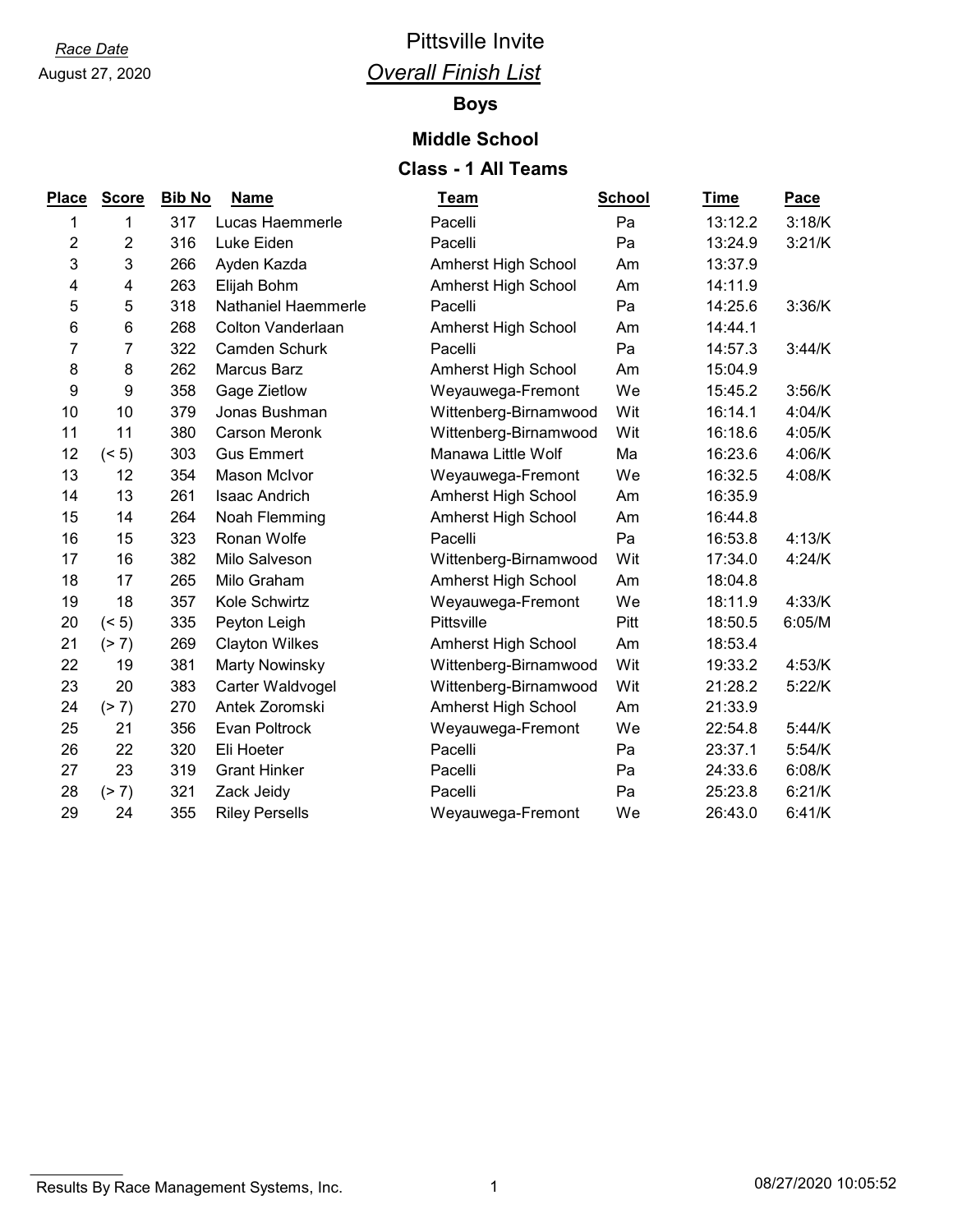# August 27, 2020 *Final Team Results*

#### **Boys**

#### **Middle School**

| <b>Class - 1 All Teams</b> |                                                                         |               |              |                          |                       |                       |             |  |  |  |
|----------------------------|-------------------------------------------------------------------------|---------------|--------------|--------------------------|-----------------------|-----------------------|-------------|--|--|--|
|                            | <b>Overall</b><br><b>Cumulative</b><br><b>Time</b><br><b>Cumulative</b> |               |              |                          |                       |                       |             |  |  |  |
|                            | <b>Bib No</b><br><b>Name</b>                                            | <b>School</b> | <b>Place</b> | <b>Place</b>             | <u>Time</u>           | <b>Time</b>           | <b>Back</b> |  |  |  |
|                            | <b>Team - Pacelli</b>                                                   |               |              | <b>Finish Position -</b> | 1                     |                       |             |  |  |  |
|                            | Team Score (places): 30                                                 |               |              |                          |                       | Average Time: 14:34.8 |             |  |  |  |
|                            |                                                                         |               |              |                          |                       |                       |             |  |  |  |
| 1                          | 317 Lucas Haemmerle                                                     | Pa            | 1            | 1                        | 13:12.2               | 13:12.2               | 0:00.0      |  |  |  |
| 2                          | Luke Eiden<br>316                                                       | Pa            | 2            | 3                        | 13:24.9               | 26:37.1               | 0:12.7      |  |  |  |
| 3                          | 318 Nathaniel Haemmerle                                                 | Pa            | 5            | 8                        | 14:25.6               | 41:02.8               | 1:13.4      |  |  |  |
| 4                          | 322 Camden Schurk                                                       | Pa            | 7            | 15                       | 14:57.3               | 56:00.1               | 1:45.1      |  |  |  |
| 5                          | 323 Ronan Wolfe                                                         | Pa            | 15           | 30                       | 16:53.8               | 1:12:54.0             | 3:41.6      |  |  |  |
| 6                          | 320 Eli Hoeter                                                          | Pa            | (22)         | (52)                     | 23:37.1               | 1:36:31.2             | 10:24.9     |  |  |  |
| $\overline{7}$             | 319<br><b>Grant Hinker</b>                                              | Pa            | (23)         | (75)                     | 24:33.6               | 2:01:04.9             | 11:21.4     |  |  |  |
| 8                          | 321 Zack Jeidy                                                          | Pa            | More Than 7  |                          | 25:23.8               | 2:26:28.7             | 12:11.6     |  |  |  |
|                            | <b>Team - Amherst High School</b>                                       |               |              | <b>Finish Position -</b> | $\mathbf 2$           |                       |             |  |  |  |
|                            | Team Score (places): 34                                                 |               |              |                          |                       | Average Time: 14:50.9 |             |  |  |  |
|                            |                                                                         |               |              |                          |                       |                       |             |  |  |  |
| 1                          | 266 Ayden Kazda                                                         | Am            | 3            | 3                        | 13:37.9               | 13:37.9               | 0:00.0      |  |  |  |
| 2                          | Elijah Bohm<br>263                                                      | Am            | 4            | $\overline{7}$           | 14:11.9               | 27:49.8               | 0:33.9      |  |  |  |
| 3                          | Colton Vanderlaan<br>268                                                | Am            | 6            | 13                       | 14:44.1               | 42:33.9               | 1:06.1      |  |  |  |
| 4                          | 262 Marcus Barz                                                         | Am            | 8            | 21                       | 15:04.9               | 57:38.9               | 1:27.0      |  |  |  |
| 5                          | <b>Isaac Andrich</b><br>261                                             | Am            | 13           | 34                       | 16:35.9               | 1:14:14.8             | 2:57.9      |  |  |  |
| 6                          | Noah Flemming<br>264                                                    | Am            | (14)         | (48)                     | 16:44.8               | 1:30:59.7             | 3:06.9      |  |  |  |
| 7                          | Milo Graham<br>265                                                      | Am            | (17)         | (65)                     | 18:04.8               | 1:49:04.5             | 4:26.9      |  |  |  |
| 8                          | <b>Clayton Wilkes</b><br>269                                            | Am            | More Than 7  |                          | 18:53.4               | 2:07:57.9             | 5:15.4      |  |  |  |
| 9                          | 270 Antek Zoromski                                                      | Am            | More Than 7  |                          | 21:33.9               | 2:29:31.8             | 7:55.9      |  |  |  |
|                            | <b>Team - Wittenberg-Birnamwood</b>                                     |               |              | <b>Finish Position -</b> | 3                     |                       |             |  |  |  |
|                            | Team Score (places): 76                                                 |               |              |                          | Average Time: 18:13.6 |                       |             |  |  |  |
|                            |                                                                         |               |              |                          |                       |                       |             |  |  |  |
| 1                          | 379 Jonas Bushman                                                       | Wit           | 10           | 10                       | 16:14.1               | 16:14.1               | 0:00.0      |  |  |  |
| 2                          | 380<br><b>Carson Meronk</b>                                             | Wit           | 11           | 21                       | 16:18.6               | 32:32.8               | 0:04.5      |  |  |  |
| 3                          | Milo Salveson<br>382                                                    | Wit           | 16           | 37                       | 17:34.0               | 50:06.8               | 1:19.8      |  |  |  |
| 4                          | <b>Marty Nowinsky</b><br>381                                            | Wit           | 19           | 56                       | 19:33.2               | 1:09:40.0             | 3:19.0      |  |  |  |
| 5                          | 383 Carter Waldvogel                                                    | Wit           | 20           | 76                       | 21:28.2               | 1:31:08.2             | 5:14.0      |  |  |  |
|                            | <b>Team - Weyauwega-Fremont</b>                                         |               |              | <b>Finish Position -</b> | 4                     |                       |             |  |  |  |
|                            | Team Score (places): 84                                                 |               |              |                          |                       | Average Time: 20:01.5 |             |  |  |  |
|                            |                                                                         |               |              |                          |                       |                       |             |  |  |  |
| 1                          | 358 Gage Zietlow                                                        | We            | 9            | 9                        | 15:45.2               | 15:45.2               | 0:00.0      |  |  |  |
| 2                          | <b>Mason McIvor</b><br>354                                              | We            | 12           | 21                       | 16:32.5               | 32:17.7               | 0:47.3      |  |  |  |
| 3                          | Kole Schwirtz<br>357                                                    | We            | 18           | 39                       | 18:11.9               | 50:29.7               | 2:26.7      |  |  |  |
| 4                          | 356 Evan Poltrock                                                       | We            | 21           | 60                       | 22:54.8               | 1:13:24.5             | 7:09.6      |  |  |  |
| 5                          | 355 Riley Persells                                                      | We            | 24           | 84                       | 26:43.0               | 1:40:07.5             | 10:57.8     |  |  |  |

Results By Race Management Systems, Inc. 1 08/27/2020 10:05:58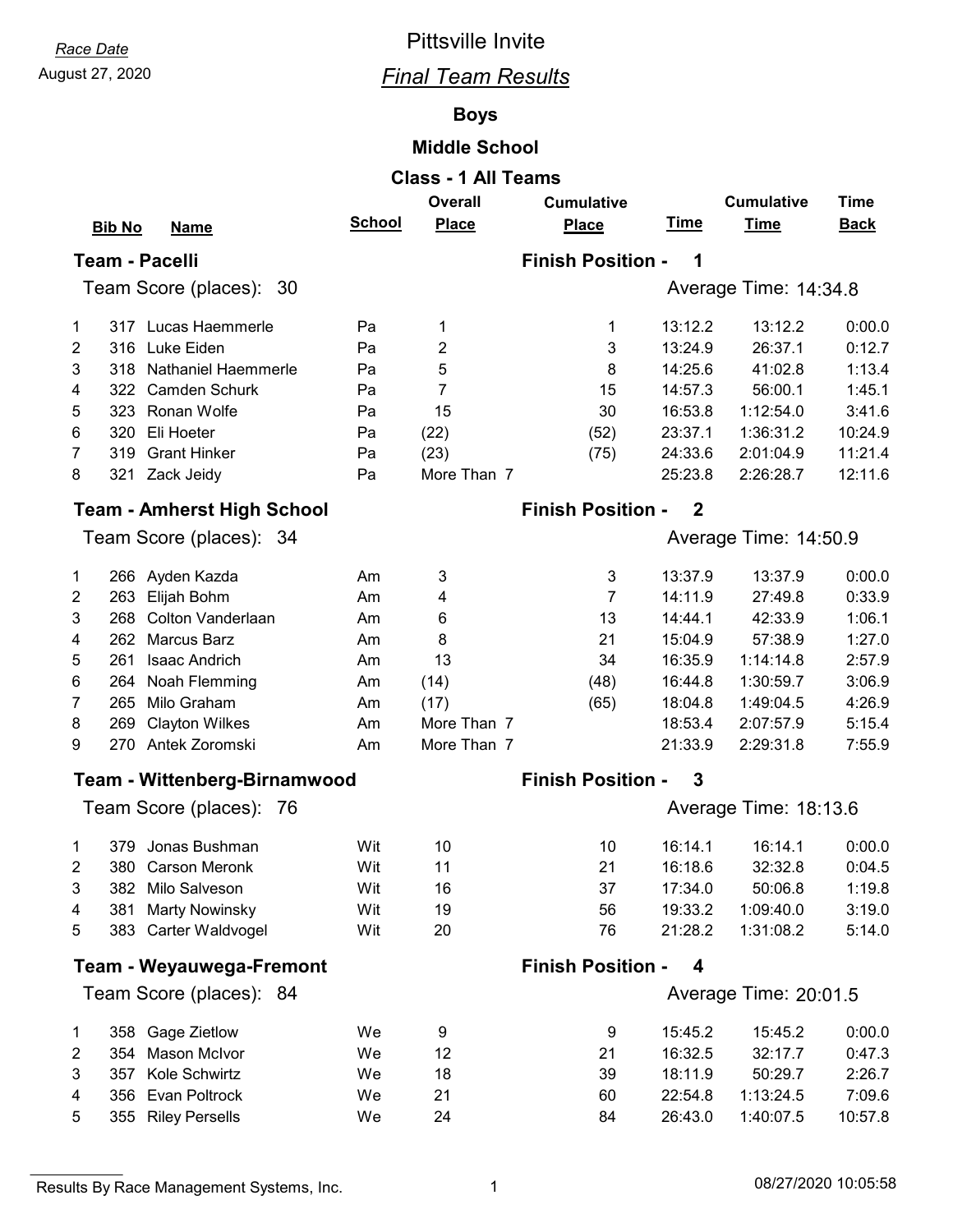# August 27, 2020 *Final Team Results*

#### **Boys**

#### **Middle School**

|                              |               | <b>Class - 1 All Teams</b> |                               |               |                   |             |
|------------------------------|---------------|----------------------------|-------------------------------|---------------|-------------------|-------------|
|                              |               | Overall                    | <b>Cumulative</b>             |               | <b>Cumulative</b> | Time        |
| <b>Bib No</b><br><b>Name</b> | <b>School</b> | <u>Place</u>               | <b>Place</b>                  | Time          | Time              | <b>Back</b> |
| <b>Team - Pittsville</b>     |               |                            | <b>Finish Position - Inc.</b> |               |                   |             |
| Team Score (places): Inc.    |               |                            |                               | Average Time: |                   |             |
| 335 Peyton Leigh             | Pitt          | Less Than 5                |                               | 18:50.5       | 18:50.5           | 0:00.0      |
| Team - Manawa Little Wolf    |               |                            | <b>Finish Position - Inc.</b> |               |                   |             |
| Team Score (places): Inc.    |               |                            |                               | Average Time: |                   |             |
| 303 Gus Emmert               | Ма            | Less Than 5                |                               | 16:23.6       | 16:23.6           | 0:00.0      |

Results By Race Management Systems, Inc. 2 08/27/2020 10:05:58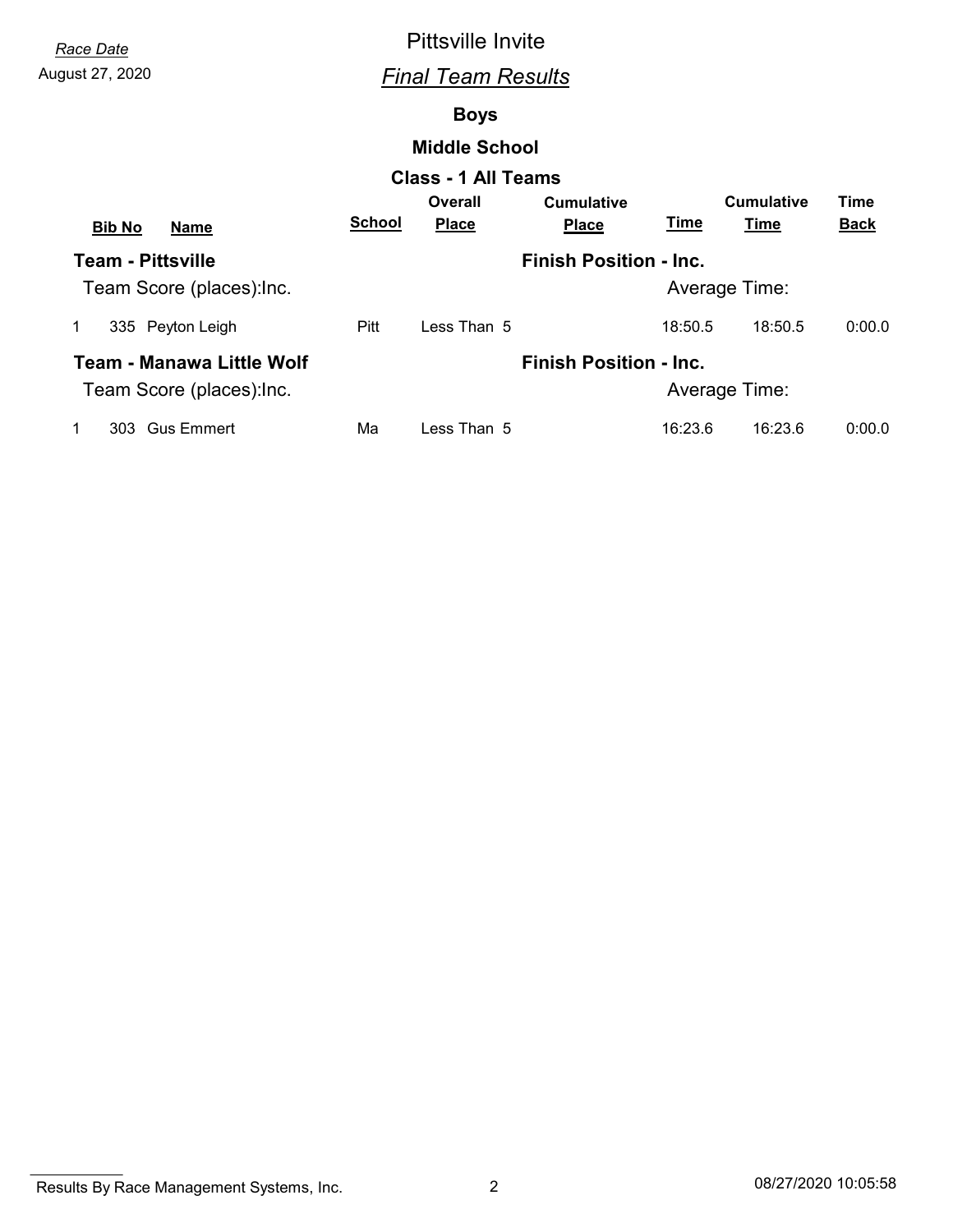# August 27, 2020 *Team Summary Results*

#### **Girls**

#### **Middle School**

|              |                            | Top 5                            | <b>Finishers --</b> |                 |               |                |                 |                                           |   |  |
|--------------|----------------------------|----------------------------------|---------------------|-----------------|---------------|----------------|-----------------|-------------------------------------------|---|--|
| <b>Place</b> | Team                       | <b>Places</b>                    |                     | $\frac{1}{2}$ 2 | $\frac{3}{2}$ | $\overline{4}$ |                 | $\frac{5}{2}$ $\frac{6}{2}$ $\frac{7}{2}$ |   |  |
| 1            | Wittenberg-Birnamwood      | 17<br>Top 5 Times:               | 1<br>1:21:19.6      | 2               | 3             | 4              | $\overline{7}$  | 8                                         | 9 |  |
| $\mathbf 2$  | <b>Pittsville</b>          | 44<br>Top 5 Times:               | 5<br>1:41:23.9      | 6               | 10            | 11             | 12 <sup>°</sup> | $-13$                                     |   |  |
| Inc.         | <b>Amherst High School</b> | Only 3 finishers<br>Top 5 Times: |                     |                 |               |                |                 |                                           |   |  |
| Inc.         | <b>Gresham - Bowler</b>    | Only 2 finishers<br>Top 5 Times: |                     |                 |               |                |                 |                                           |   |  |
| Inc.         | <b>Manawa Little Wolf</b>  | Only 2 finishers<br>Top 5 Times: |                     |                 |               |                |                 |                                           |   |  |
| Inc.         | <b>Pacelli</b>             | Only 1 finishers<br>Top 5 Times: |                     |                 |               |                |                 |                                           |   |  |
| Inc.         | Weyauwega-Fremont          | Only 3 finishers<br>Top 5 Times: |                     |                 |               |                |                 |                                           |   |  |

Results By Race Management Systems, Inc. 1 08/27/2020 10:06:01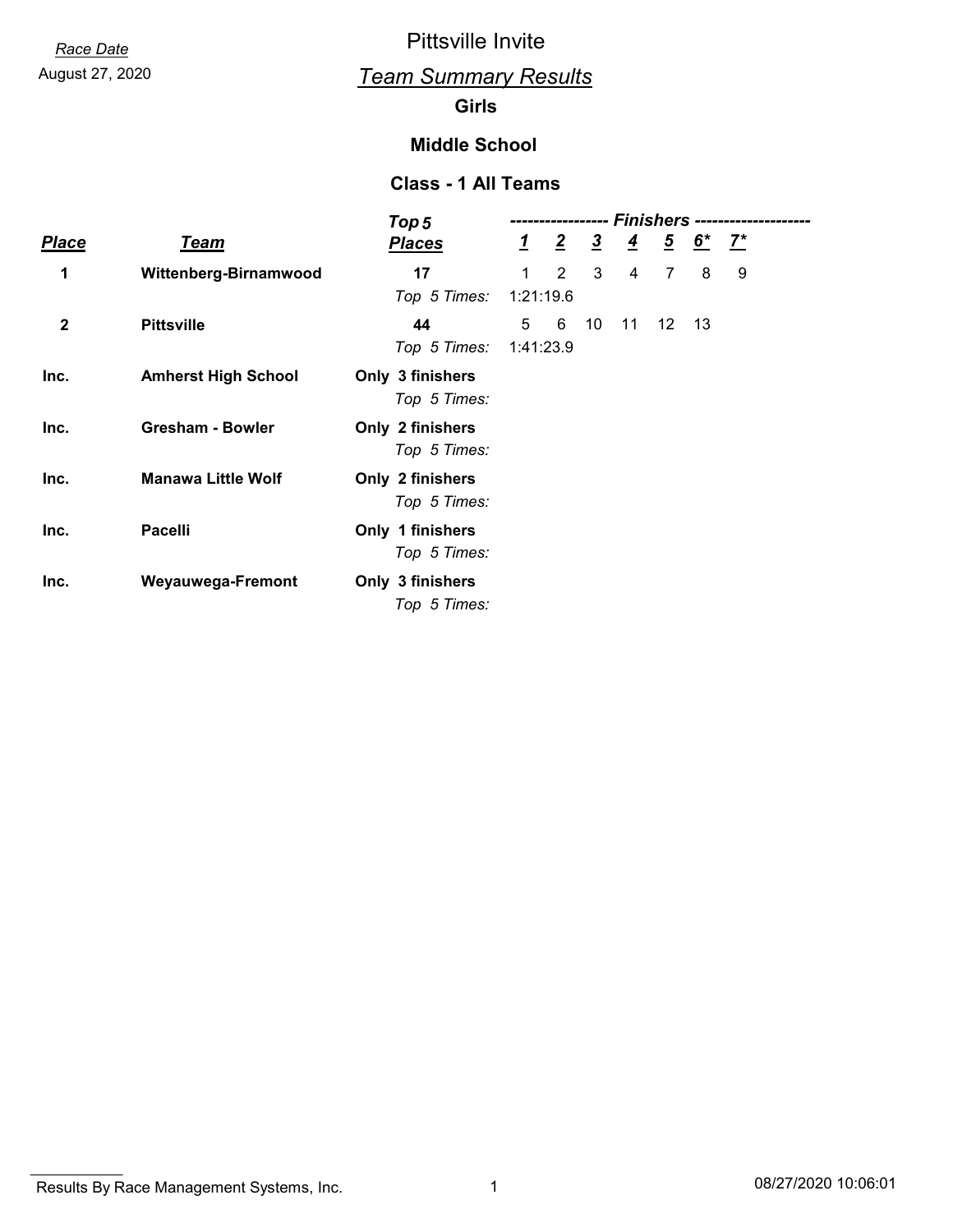# August 27, 2020

# *Race Date* Pittsville Invite *Overall Finish List*

#### **Girls**

#### **Middle School**

| Place | <b>Score</b>    | <b>Bib No</b> | <b>Name</b>            | Team                       | <b>School</b> | Time    | <b>Pace</b> |
|-------|-----------------|---------------|------------------------|----------------------------|---------------|---------|-------------|
| 1     | 1               | 399           | Kylee Beversdorf       | Wittenberg-Birnamwood      | Wit           | 14:35.2 | 4:42/M      |
| 2     | 2               | 407           | Rory Salveson          | Wittenberg-Birnamwood      | Wit           | 15:13.2 | 4:55/M      |
| 3     | (5)             | 280           | Ava Lansing            | Amherst High School        | Am            | 15:43.8 | 5:04/M      |
| 4     | 3               | 400           | Nora Bushman           | Wittenberg-Birnamwood      | Wit           | 15:59.2 | 5:09/M      |
| 5     | 4               | 406           | Harper Rogowski        | Wittenberg-Birnamwood      | Wit           | 16:27.2 | 5:18/M      |
| 6     | (5)             | 311           | Lilian Klatt           | Manawa Little Wolf         | Ma            | 16:45.0 | 5:24/M      |
| 7     | 5               | 346           | <b>Brilee Luepke</b>   | Pittsville                 | Pitt          | 16:55.6 | 5:27/M      |
| 8     | $6\phantom{1}6$ | 349           | Kennedy Parkison       | Pittsville                 | Pitt          | 17:08.7 | 5:32/M      |
| 9     | (5)             | 312           | Alecia Weber           | Manawa Little Wolf         | Ma            | 18:10.1 | 5:52/M      |
| 10    | (5)             | 371           | Calla Benjamin         | Weyauwega-Fremont          | We            | 18:15.2 | 5:53/M      |
| 11    | 7               | 405           | <b>Lily Metropolus</b> | Wittenberg-Birnamwood      | Wit           | 19:04.7 | 6:09/M      |
| 12    | 8               | 402           | Charlie Jo Eichman     | Wittenberg-Birnamwood      | Wit           | 19:09.0 | 6:11/M      |
| 13    | (5)             | 334           | Alyssa Ladick          | Pacelli                    | Pa            | 19:29.7 | 6:17/M      |
| 14    | 9               | 403           | Ava Hegewald           | Wittenberg-Birnamwood      | Wit           | 19:45.1 | 6:22/M      |
| 15    | (5)             | 373           | Lia Kiedrowski         | Weyauwega-Fremont          | We            | 20:22.9 | 6:34/M      |
| 16    | (2 7)           | 408           | Gabrielle Timm         | Wittenberg-Birnamwood      | Wit           | 20:38.6 | 6:39/M      |
| 17    | 10              | 347           | Alli Marti             | Pittsville                 | Pitt          | 20:48.9 | 6:43/M      |
| 18    | (5)             | 282           | <b>Claire Mckenzie</b> | <b>Amherst High School</b> | Am            | 20:59.3 | 6:46/M      |
| 19    | (2 7)           | 401           | <b>Kelsie Davis</b>    | Wittenberg-Birnamwood      | Wit           | 21:17.6 | 6:52/M      |
| 20    | 11              | 348           | Autumn McDaniel        | Pittsville                 | Pitt          | 21:54.1 | 7:04/M      |
| 21    | (5)             | 281           | Lila Mcguire           | <b>Amherst High School</b> | Am            | 23:10.3 | 7:28/M      |
| 22    | 12              | 345           | Kathryn Klamrowski     | Pittsville                 | Pitt          | 24:36.4 | 7:56/M      |
| 23    | (5)             | 301           | Cora Zwirschitz        | Gresham - Bowler           | Gr            | 24:38.6 | 7:57/M      |
| 24    | (5)             | 300           | Keira Bowman           | Gresham - Bowler           | Gr            | 25:51.6 | 8:20/M      |
| 25    | 13              | 1110          | Keyrra Knudson         | Pittsville                 |               | 27:01.9 | 6:45/K      |
| 26    | (5)             | 370           | Sara Altenburg         | Weyauwega-Fremont          | We            | 28:59.1 | 9:21/M      |

Results By Race Management Systems, Inc. 1 08/27/2020 10:06:00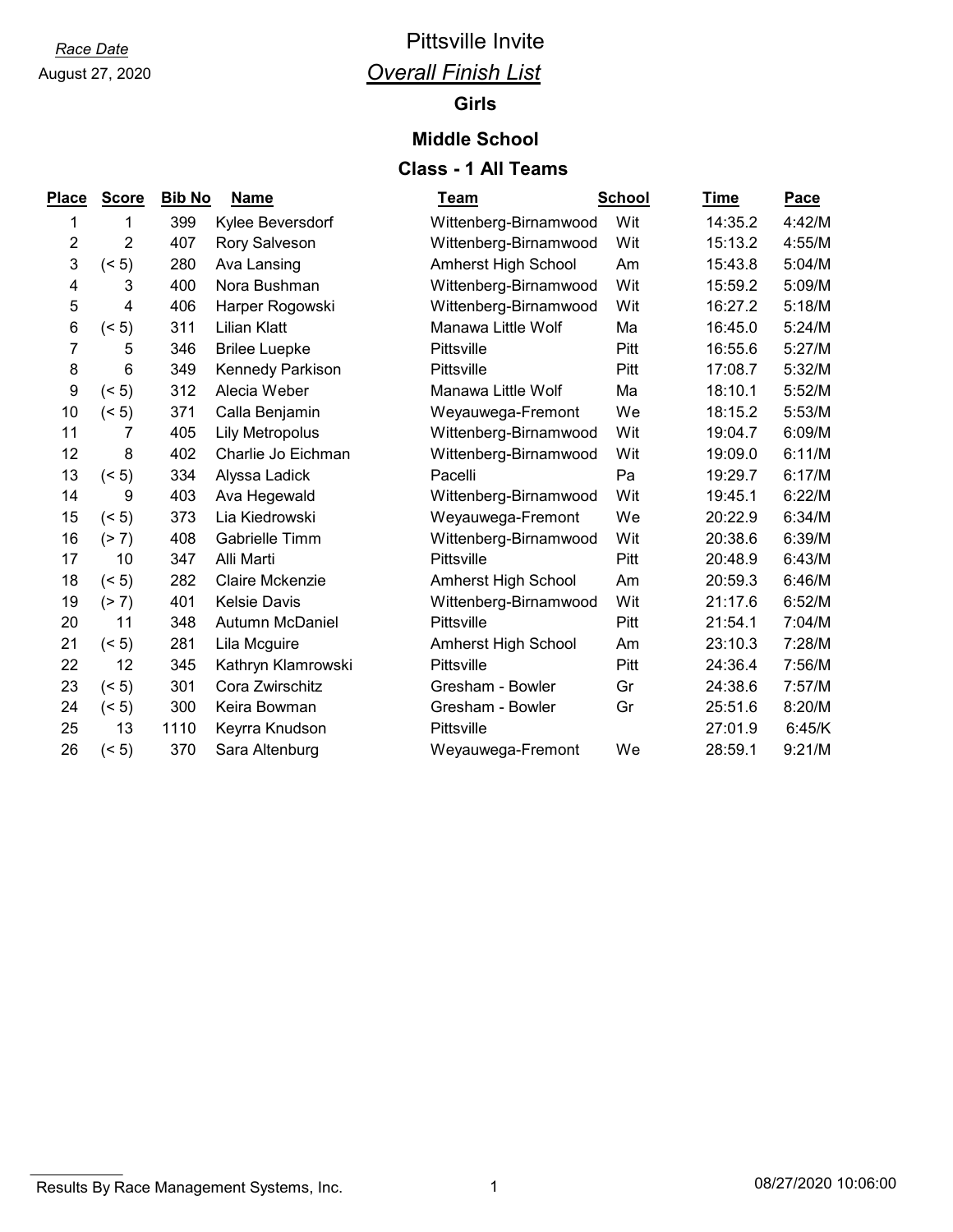# August 27, 2020 *Final Team Results*

#### **Girls**

#### **Middle School**

|                | <b>Class - 1 All Teams</b>                                              |               |                |                               |                               |                       |             |  |  |  |  |
|----------------|-------------------------------------------------------------------------|---------------|----------------|-------------------------------|-------------------------------|-----------------------|-------------|--|--|--|--|
|                | <b>Overall</b><br><b>Cumulative</b><br><b>Time</b><br><b>Cumulative</b> |               |                |                               |                               |                       |             |  |  |  |  |
|                | <b>Bib No</b><br><b>Name</b>                                            | <b>School</b> | <b>Place</b>   | <b>Place</b>                  | <u>Time</u>                   | <b>Time</b>           | <b>Back</b> |  |  |  |  |
|                | Team - Wittenberg-Birnamwood                                            |               |                | <b>Finish Position -</b>      | 1                             |                       |             |  |  |  |  |
|                |                                                                         |               |                |                               |                               |                       |             |  |  |  |  |
|                | Team Score (places): 17                                                 |               |                |                               |                               | Average Time: 16:15.9 |             |  |  |  |  |
| 1              | 399 Kylee Beversdorf                                                    | Wit           | 1              | 1                             | 14:35.2                       | 14:35.2               | 0:00.0      |  |  |  |  |
| 2              | 407<br><b>Rory Salveson</b>                                             | Wit           | 2              | 3                             | 15:13.2                       | 29:48.4               | 0:37.9      |  |  |  |  |
| 3              | Nora Bushman<br>400                                                     | Wit           | 3              | 6                             | 15:59.2                       | 45:47.6               | 1:23.9      |  |  |  |  |
| 4              | Harper Rogowski<br>406                                                  | Wit           | 4              | 10                            | 16:27.2                       | 1:02:14.8             | 1:51.9      |  |  |  |  |
| 5              | 405<br><b>Lily Metropolus</b>                                           | Wit           | $\overline{7}$ | 17                            | 19:04.7                       | 1:21:19.6             | 4:29.5      |  |  |  |  |
| 6              | Charlie Jo Eichman<br>402                                               | Wit           | (8)            | (25)                          | 19:09.0                       | 1:40:28.7             | 4:33.7      |  |  |  |  |
| 7              | 403 Ava Hegewald                                                        | Wit           | (9)            | (34)                          | 19:45.1                       | 2:00:13.9             | 5:09.9      |  |  |  |  |
| 8              | Gabrielle Timm<br>408                                                   | Wit           | More Than 7    |                               | 20:38.6                       | 2:20:52.5             | 6:03.3      |  |  |  |  |
| 9              | 401 Kelsie Davis                                                        | Wit           | More Than 7    |                               | 21:17.6                       | 2:42:10.2             | 6:42.3      |  |  |  |  |
|                | <b>Team - Pittsville</b>                                                |               |                | <b>Finish Position -</b>      | $\overline{2}$                |                       |             |  |  |  |  |
|                | Team Score (places): 44                                                 |               |                | Average Time: 20:16.7         |                               |                       |             |  |  |  |  |
|                |                                                                         |               |                |                               |                               |                       |             |  |  |  |  |
| 1              | 346 Brilee Luepke                                                       | Pitt          | 5              | 5                             | 16:55.6                       | 16:55.6               | 0:00.0      |  |  |  |  |
| 2              | 349<br>Kennedy Parkison                                                 | Pitt          | 6              | 11                            | 17:08.7                       | 34:04.4               | 0:13.0      |  |  |  |  |
| 3              | 347 Alli Marti                                                          | Pitt          | 10             | 21                            | 20:48.9                       | 54:53.3               | 3:53.2      |  |  |  |  |
| 4              | 348 Autumn McDaniel                                                     | Pitt          | 11             | 32                            | 21:54.1                       | 1:16:47.5             | 4:58.5      |  |  |  |  |
| 5              | 345 Kathryn Klamrowski                                                  | Pitt          | 12             | 44                            | 24:36.4                       | 1:41:23.9             | 7:40.7      |  |  |  |  |
| 6              | 1110 Keyrra Knudson                                                     |               | (13)           | (57)                          | 27:01.9                       | 2:08:25.8             | 10:06.2     |  |  |  |  |
|                | <b>Team - Amherst High School</b>                                       |               |                |                               | <b>Finish Position - Inc.</b> |                       |             |  |  |  |  |
|                | Team Score (places): Inc.                                               |               |                | Average Time:                 |                               |                       |             |  |  |  |  |
|                |                                                                         |               |                |                               |                               |                       |             |  |  |  |  |
| 1              | 280 Ava Lansing                                                         | Am            | Less Than 5    |                               | 15:43.8                       | 15:43.8               | 0:00.0      |  |  |  |  |
| $\overline{2}$ | Claire Mckenzie<br>282                                                  | Am            | Less Than 5    |                               | 20:59.3                       | 36:43.1               | 5:15.5      |  |  |  |  |
| 3              | 281<br>Lila Mcguire                                                     | Am            | Less Than 5    |                               | 23:10.3                       | 59:53.5               | 7:26.5      |  |  |  |  |
|                | <b>Team - Gresham - Bowler</b>                                          |               |                | <b>Finish Position - Inc.</b> |                               |                       |             |  |  |  |  |
|                | Team Score (places): Inc.                                               |               |                | Average Time:                 |                               |                       |             |  |  |  |  |
|                | 301 Cora Zwirschitz                                                     |               | Less Than 5    |                               | 24:38.6                       | 24:38.6               | 0:00.0      |  |  |  |  |
| 1<br>2         | 300 Keira Bowman                                                        | Gr<br>Gr      | Less Than 5    |                               | 25:51.6                       | 50:30.2               | 1:12.9      |  |  |  |  |
|                |                                                                         |               |                |                               |                               |                       |             |  |  |  |  |
|                | Team - Manawa Little Wolf                                               |               |                | <b>Finish Position - Inc.</b> |                               |                       |             |  |  |  |  |
|                | Team Score (places): Inc.                                               |               |                |                               |                               | Average Time:         |             |  |  |  |  |
| 1              | 311 Lilian Klatt                                                        | Ma            | Less Than 5    |                               | 16:45.0                       | 16:45.0               | 0:00.0      |  |  |  |  |
| $\overline{2}$ | 312 Alecia Weber                                                        | Ma            | Less Than 5    |                               | 18:10.1                       | 34:55.2               | 1:25.0      |  |  |  |  |